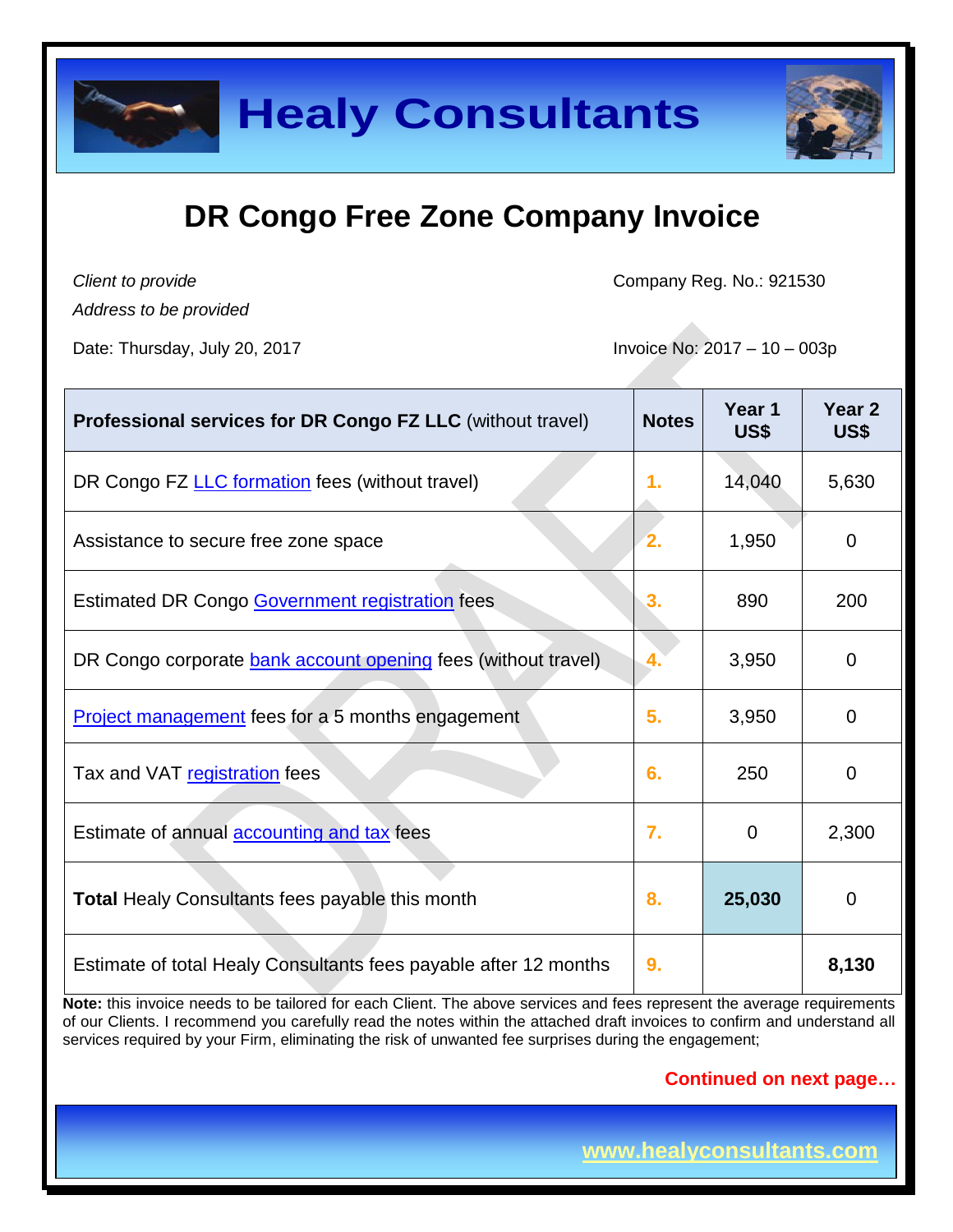

#### *Notes to invoice above*

**1.** Healy Consultants' fees to efficiently and effectively project manage Client's DR Congo engagement within 5 [months \(click link\),](http://www.healyconsultants.com/democratic-republic-of-congo-company-registration/fees-timelines/#timelines) including **i)** choosing the optimum regulatory license for our Client's business activities **ii)** reserving the free zone company name **iii)** liaising with lawyers and accountants and **iv)** submitting a quality company incorproation application to the [Guichet Unique](http://fr.guichetunique.cd/)  [de la Création d'Entreprises;](http://fr.guichetunique.cd/)

All [engagement fees](http://www.healyconsultants.com/company-registration-fees/) (click link) are agreed and paid up front and agree to the fees published on our country web pages. Consequently, there are no hidden fees or surprises or ambushes throughout the engagement. All engagement deadlines are agreed up front in the form of [a detailed project plan,](http://www.healyconsultants.com/index-important-links/example-project-plan/) mapping out deliverables by week throughout the engagement term;



Every second day during the engagement, we email our Client a [detailed email engagement status](http://www.healyconsultants.com/index-important-links/weekly-engagement-status-email/)  [update.](http://www.healyconsultants.com/index-important-links/weekly-engagement-status-email/) Our Client is immediately informed of engagement problems together with solutions. Your dedicated engagement manager is reachable by phone, skype, live chat and email and will communicate in your preferred language;

- **2.** Healy Consultants will be happy to assist your Firm find a suitable warehouse or industrial space in any of the DR Congo free zones. Our one-time fee for the same amounts to US\$1,950. The rental fees will be payable directly to the Free Zone Authority
- **3.** This fee is an estimate of government costs payable during your Firm's engagement. All government fee payments will be supported by original receipts and invoices. Examples of government costs include **i)** registering the company bylaws; **ii)** obtaining the RCCM number; **iii)** registering the free zone company for tax with the [Direction Générale des Impots.](http://www.dgi.gouv.cd/) Following engagement completion, Healy Consultants will refund our Client any excess of funds received over actual Government costs paid;

**Continued on next page…**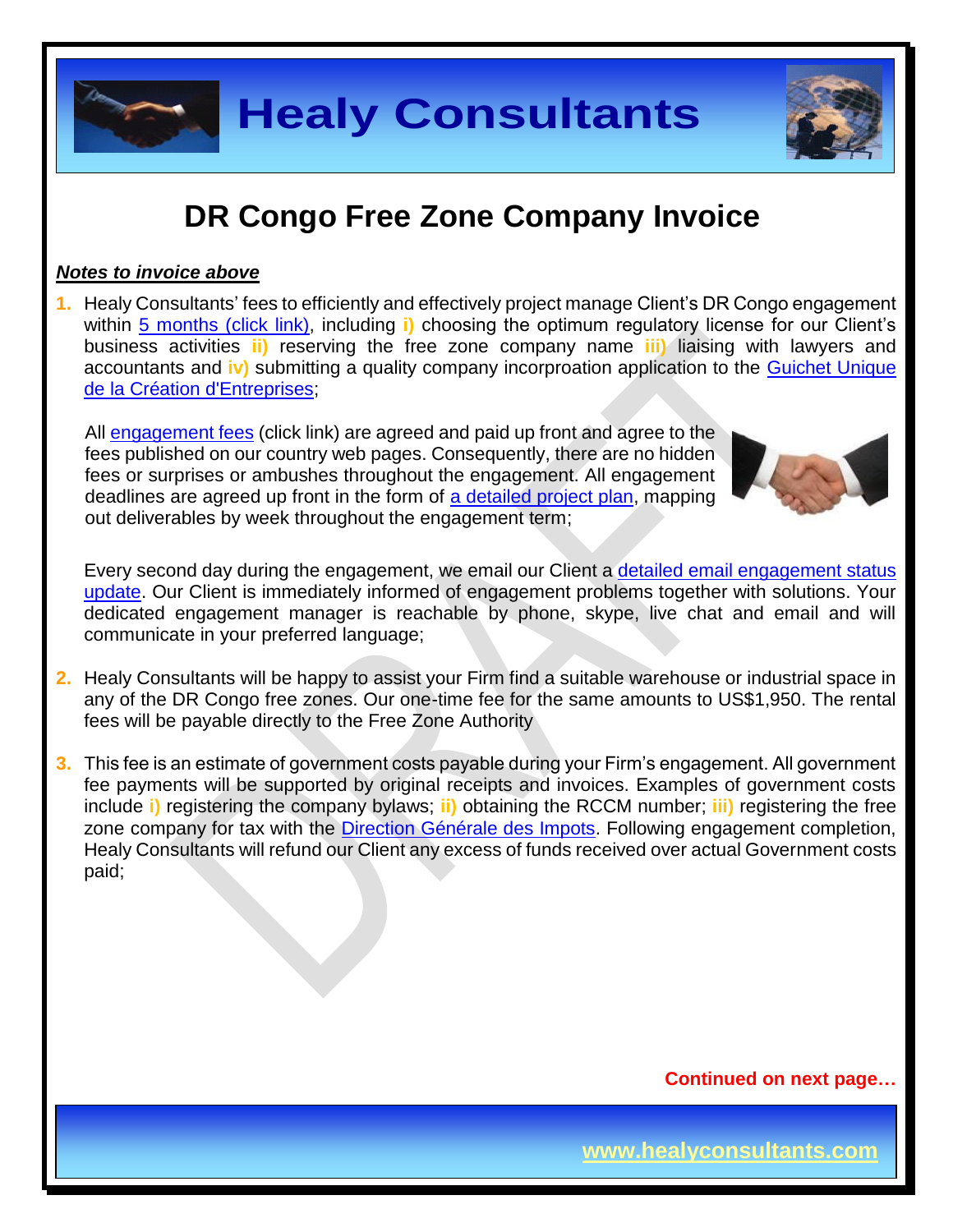



**4.** Healy Consultants will be pleased to open a Congo corporate bank account without travel. It is a time consuming task, Healy Consultants will shelter our Client from the administrative challenges. As you can appreciate, it is a difficult task to obtain bank account approval through a newly formed free zone company, when shareholders and directors and bank signatories reside overseas. Healy Consultants will prepare a business plan for the bank to optimize the probability of corporate bank account approval. Depending on our Client business and nationality, there is a 20% probability the banks will request a bank signatory to travel for a one-hour bank interview. Healy Consultants will try its best to negotiate with the bank for a travel exemption. If our Client must travel to Congo for corporate bank account opening, Healy Consultants will refund our Client US\$950;

If our Client is not comfortable with only a Congo corporate bank account, Healy Consultants will be pleased to open [an international corporate bank account](http://www.healyconsultants.com/international-banking/) (click link) outside of Congo. Examples include New York, Germany, Liechtenstein, Austria, Bulgaria, South Africa, Australia, London, South America or Dubai. All banks will be top tier banks in these countries with excellent internet banking services. Example of our global banking partners include HSBC, Standard Chartered Bank, Citibank, Barclays, Standard bank, ANZ bank, Ecobank, UBS, Credit Suisse;

The banks enjoys ultimate power of approval of corporate bank account applications. Consequently, guaranteed success is outside of Healy Consultants' control. What is inside our control is the preparation and submission of a high quality bank application that maximizes the likelihood of approval. To date, we enjoy a 100% approval record because of [our global banking relationships](http://www.healyconsultants.com/international-banking/corporate-accounts/) and determination.

Global banks continue to tighten corporate bank account opening procedures, their internal compliance departments completing more thorough due diligence of Clients. Consequently, our Clients should expect the bank account approval period to take up to 4 weeks. Furthermore, global banks now require evidence of proof of business in the country where the corporate bank account will be, including sales contracts or lease agreement;







**Continued on next page…**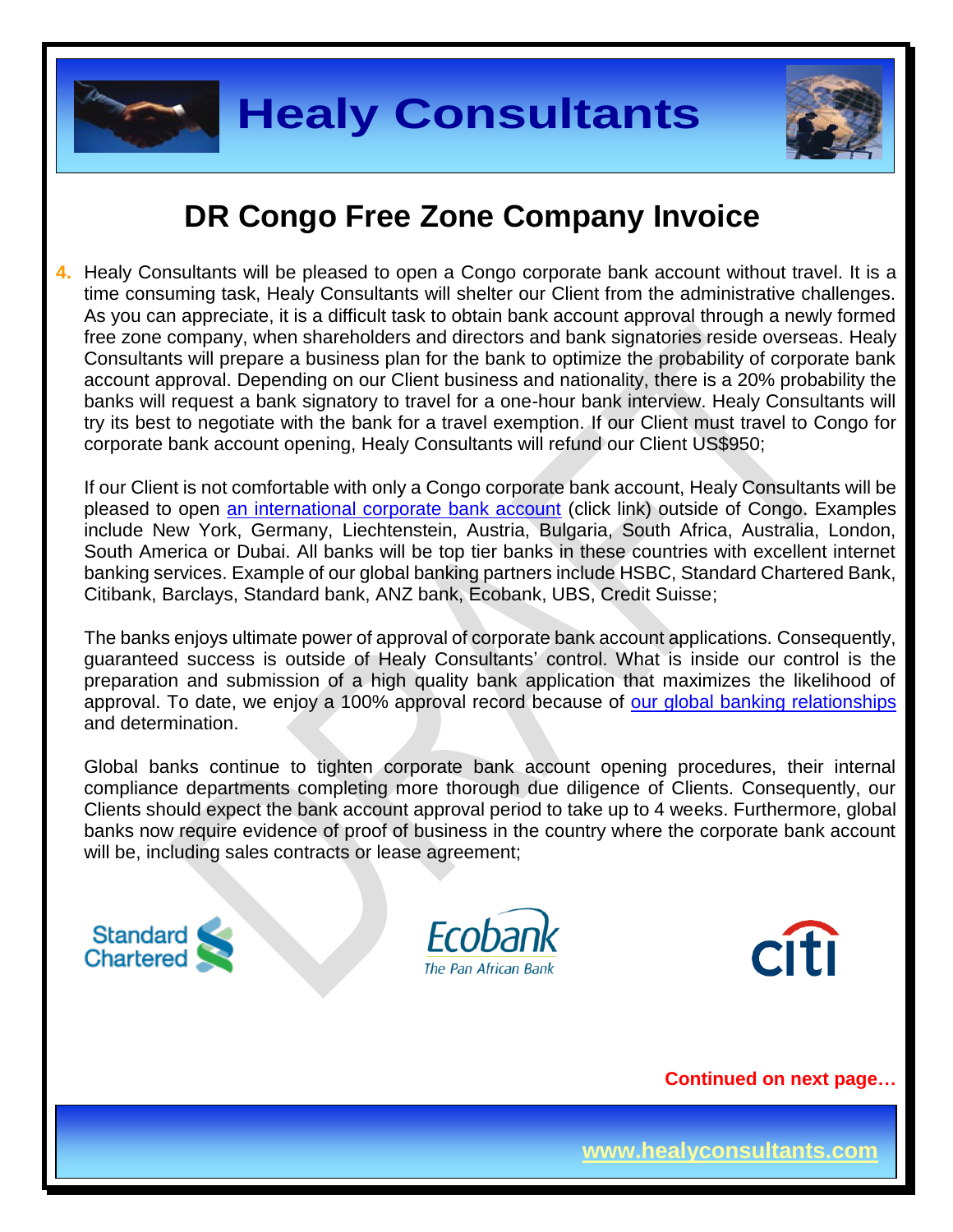



# **DR Congo Free Zone Company Invoice**

- **5.** Healy Consultants Group PLC project management fees relate to time and resources dedicated to:
	- **a.** thoroughly research and plan DR Congo business set up for our Client;
	- **b.** devising strategies to **i)** minimise the total engagement period **ii)** complete the engagement without our Client travelling **iii)** avoid the need for a specific regulatory license;
	- **c.** agreeing the optimum corporate structure with our Client;
	- **d.** submitting a high-quality free zone company change of corporate structure application to the [Direction Générale des Impots;](http://www.dgi.gouv.cd/)
	- **e.** choosing the optimum regulatory license for our Client's business activities (if required);
	- **f.** injecting the paid up share capital on our Client's behalf (if required);
	- **g.** collating and supervising the legalisation and attestation and translation of Client documents;
	- **h.** weekly detailed engagement [status updates](http://www.healyconsultants.com/index-important-links/weekly-engagement-status-email/) to our Client and weekly Friday conference calls;
	- **i.** payment of retainer fees to multiple local lawyers and accountants;
	- **j.** ensuring our Client complies with local regulations and legally owns and controls the new entity;
	- **k.** ascertain the specific accounting, tax, legal and compliance considerations;
	- **l.** finding solutions to [challenges that occur](http://www.healyconsultants.com/engagement-project-management/) throughout the engagement;
	- **m.**determining the local and international tax obligations of the business entity, including corporate income tax, payroll taxes, withholding tax and sales taxes;
- **6.** In accordance with [DR Congo's Indirect Taxation Act,](http://www.loc.gov/law/foreign-news/article/congo-the-democratic-republic-of-the-new-tax-measures-adopted/) each entity must register for corporate tax and VAT at the [Direction Générale des Impots;](http://impots-gouv.cg/communications/index)

**7.** For an active trading free zone company, these **accounting and tax (click**) link) fees are an estimate of Healy Consultants fees to efficiently and effectively discharge your annual free zone company accounting and tax obligations. Following receipt of a set of draft accounting numbers from your free zone company, Healy Consultants will more accurately advise accounting and tax fees. For a dormant free zone company, Healy Consultants fees are only US\$950;



**Continued on next page…**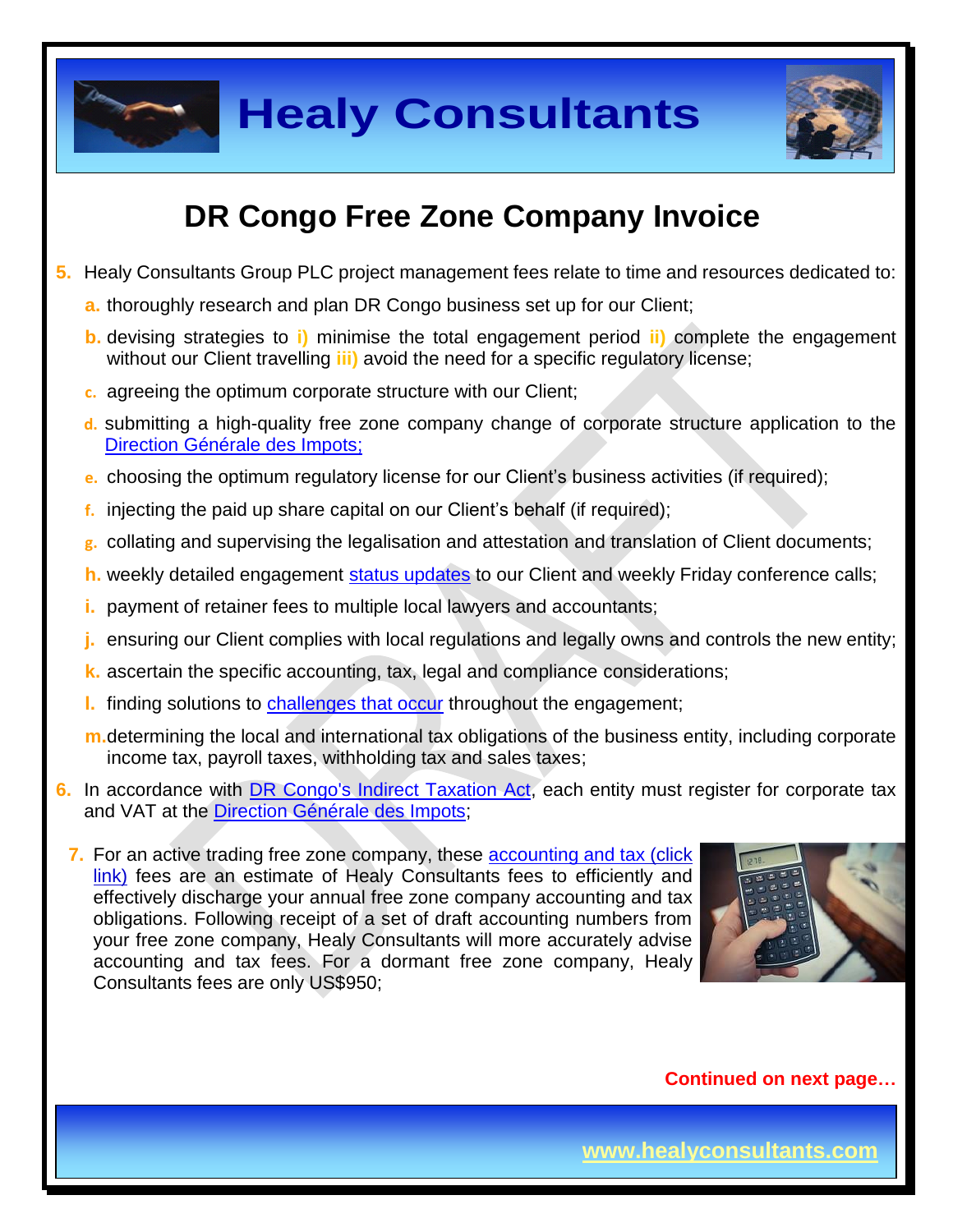



- **8.** All fees quoted in this invoice correspond to fees quoted on Healy Consultants' [website.](http://www.healyconsultants.com/company-registration-fees/) Please review this invoice carefully to identify errors. During the rush of a business day, it is possible Healy Consultants inadvertently made fee calculation errors, typing errors or omitted services or omitted historic fee payments from Clients. In the unfortunate event you identify invoice errors, please revert to me directly re the same. I apologize in advance if I or my staff made invoice errors;
- **9.** Assuming our Clients' re-engage Healy Consultants in year 2, this fee is an estimate of the fees payable next year, 12 months after the date of free zone company registration;
- **10.**The fees quoted in this invoice are a prediction of the fees required to efficiently and effectively complete this engagement in a timely manner. If during the engagement Healy Consultants realizes that the project is more complex than anticipated, requiring a large additional investment of time, my Firm will revert to request additional fees. If Healy Consultants completes the engagement faster than expected and more easily than expected, Healy Consultants is happy to refund some fees to our Client;
- **11.**If required, Healy Consultants will be pleased to assist your Firm draft a feasibility study and an environmental impact study. Before confirming approval for registration of the free zone company in the applicable zone, the Zone authorities may require our Client to provide **i)** a feasibility study and **ii)** an environnmental impact study (EIS) for their manufacturing investment project. To complete the same, Healy Consultants will **i)** prepare a quality business plan to secure confirmation of interest from multiple zones and thereafter **ii)** prepare and submit a quality feasibility study and EIS to our Client's preferred zone. After review of the documents, the zone authority will also confirm business setup capital including **i)** exact type of foreign certificate required **ii)** paid-up capital required to secure the same **iii)** manufacturing permits and licenses to be secured;
- **12.**Depending on the specific nature of the business of our Client, the FTZ authority and the DR Congo Government can require our Client to obtain a manufacturing license before our Client is legally allowed to commence manufacturing operations. If needed, Healy Consultants will be happy to assist our Client to **i)** prepare and collate all the required due diligence documents, **ii)** obtain and prepare all the required application forms and **iii)** submit a quality manufacturing license application with the relevant authority. Additional fees will apply for these services;

**Continued on next page…**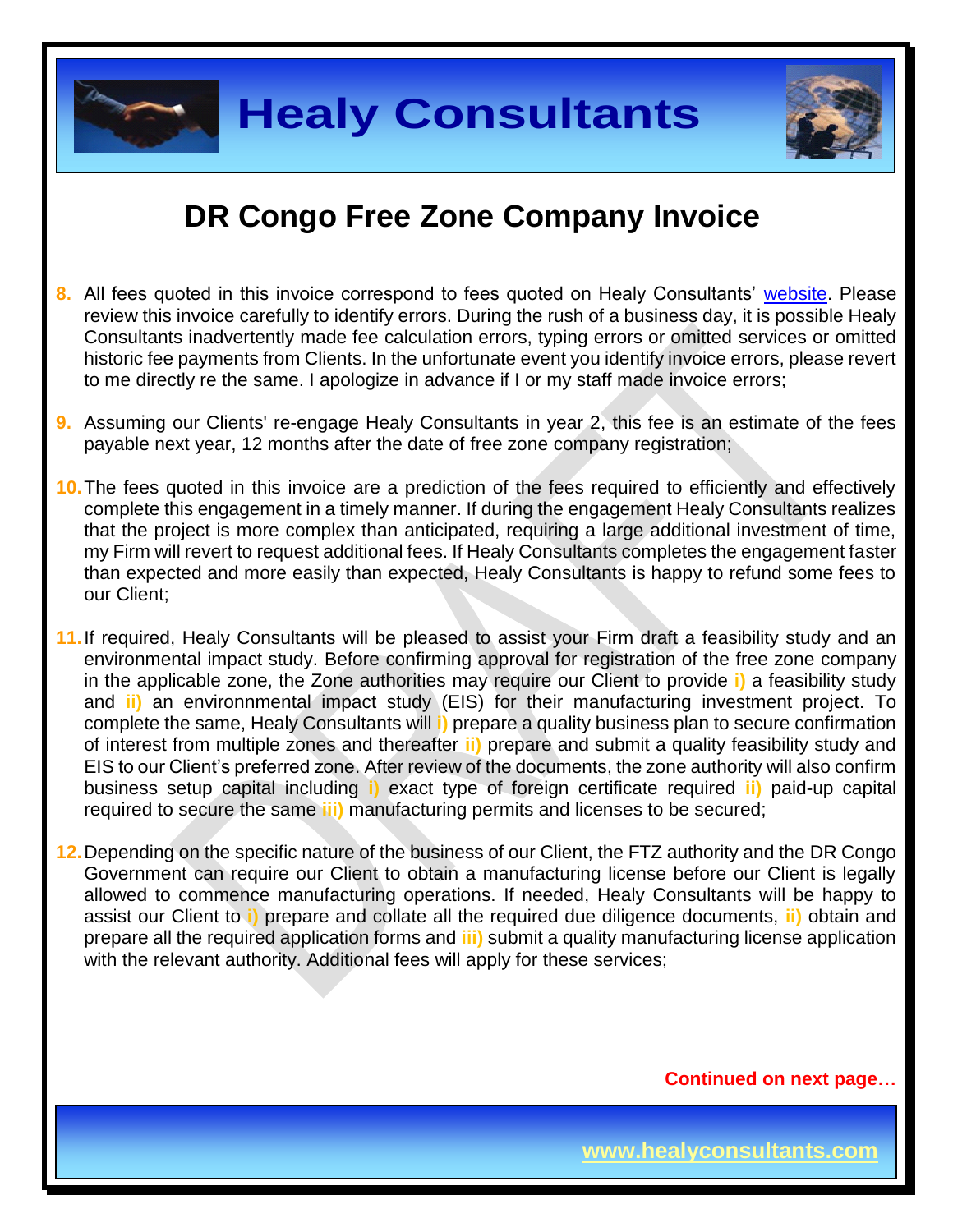

### **DR Congo Free Zone Company Invoice**

- **13.**In accordance with [DR Congo Companies Act,](http://www.ohada.com/actes-uniformes.html) each free zone company must have at least one individual country representative ordinarily resident in DR Congo If required, Healy Consultants will be pleased to provide your firm with a professional nominee legal representative in DR Congo. Our fee amounts to US\$6,600 per annum;
- **14.**In accordance with DR Congo [Companies Act,](http://www.ohada.com/actes-uniformes.html) the issued share capital of US\$200,000 must be deposited to the free zone company bank account before incorporation. To optimize engagement efficiency and minimize delays, Healy Consultants is happy to deposit these funds on behalf of our Clients;
- **15.**Healy Consultants will be pleased to provide our Client nominee services for their DR Congo free zone company. Our fee for offering nominee legal representative service is US\$9,000. Additionally, if our Client requires nominee shareholder and director services [\(click link\),](http://www.healyconsultants.com/corporate-outsourcing-services/nominee-shareholders-directors/) Healy Consultants will be pleased to assist. Our fee for professional, passive nominee corporate [shareholder](http://www.healyconsultants.com/national-shareholder-services/) amounts to US\$2,100 per annum. Our fee to be both nominee director and shareholder amounts to US\$6,600 per annum. Being the sole shareholders and sole director of a Client's company exposes Healy Consultants to reputation, litigation and financial risk;
- **16.** If our Client and Healy Consultants properly plan this engagement, our Clients' will *not* have to travel during this engagement. Healy Consultants will efficiently and effectively and aggressively complete free zone company registration and corporate bank account opening in a timely manner without our Client presence. Instead, our Client will need to **i)** sign and get documents legalized in the embassy in their country of origin and **ii)** courier the originals to Healy Consultants office;



**17.** If required, Healy Consultants will be pleased to assist your Firm obtain [business visa](http://www.healyconsultants.com/corporate-advisory-services/migration/) approvals. Our fee is US\$3,950 for the first employee, US\$2,950 for the second employee, US\$1,950 per employee thereafter. Our employee visa fees includes preparation of a quality visa application and submitting to the correct Government immigration officers. The Government enjoys ultimate power of approval of visa applications. Consequently, guaranteed success is outside of Healy Consultants' control. What is inside our control is the preparation and submission of a high quality immigration visa application that maximizes the likelihood of visa approval;

**Continued on next page…**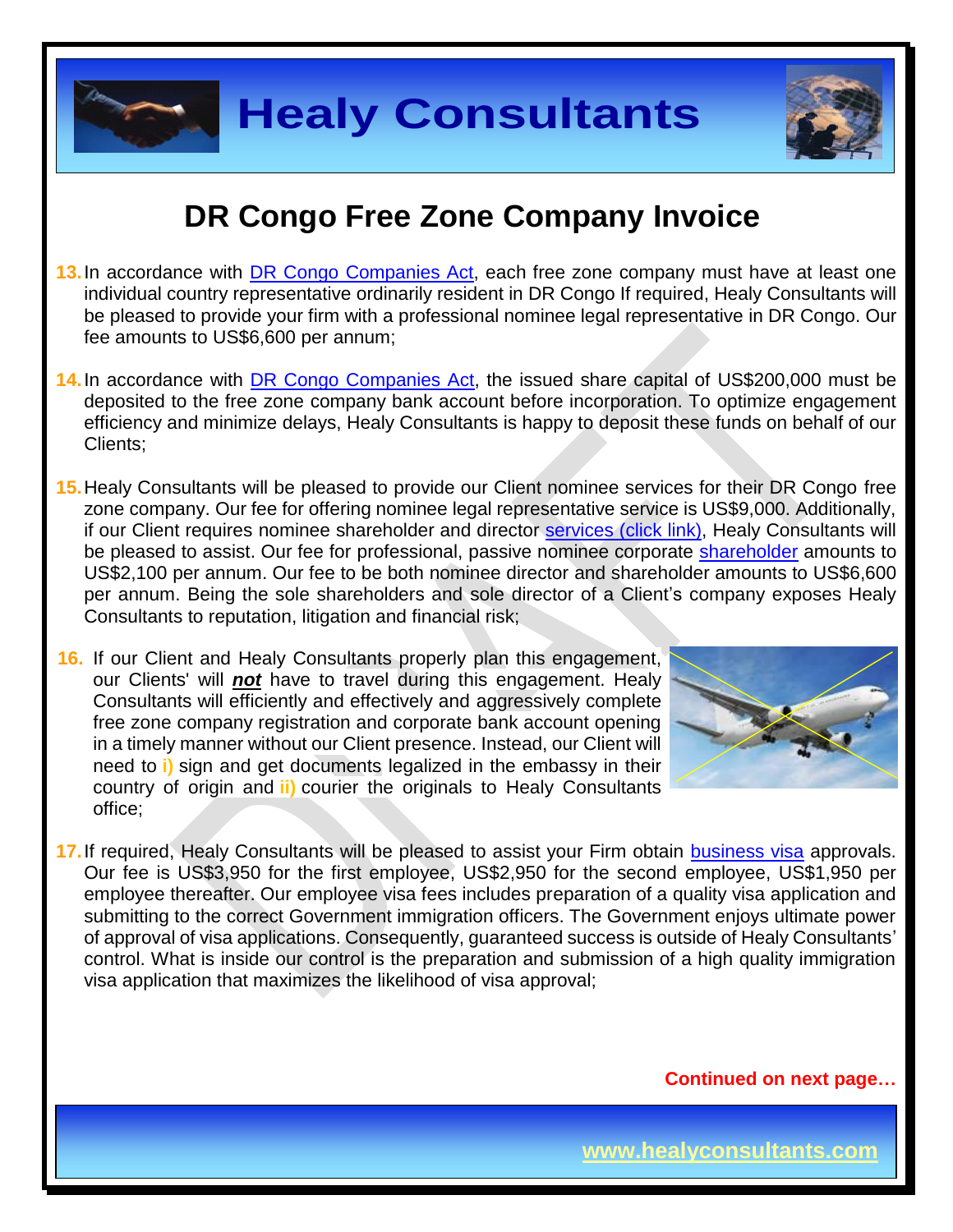

- **18.**Monthly and quarterly Government tax obligations include **i)** monthly payroll reporting and **ii)** monthly VAT and corporation tax return filing. If you need our help, Healy Consultants can complete monthly Government reporting for a monthly fee of US\$860. Healy Consultants monthly support will include **i)** receive in dropbox the monthly invoices from our client **ii)** label monthly bank statement transactions **iii)** preparation and submission of VAT returns and **iv)** monitor monthly profit levels to minimize annual tax **v)** submission of monthly employee payroll reporting;
- 19. Some of our Clients engage Healy Consultants to [recruit](http://www.healyconsultants.com/corporate-outsourcing-services/how-we-help-our-clients-recruit-quality-employees/) local employees. We have a lot of experience in this area and we are quite skilled at securing quality candidates for our Clients;
- **20.**Some of our Clients request Healy Consultants to provide temporary shared [office space](http://www.healyconsultants.com/virtual-office/) for 6 months until their preferred business premises is found. If your Firm requires this service, our onetime fee is US\$950. Monthly rental thereafter is paid directly to the landlord, independently of Healy Consultants;
- **21.**Some of our Clients require an immediate DR Congo solution. With this strategy, within a day Healy Consultants can supply our Client **i)** an existing dormant DR Congo company number and **ii)** an already approved DR Congo corporate bank account number and **iii)** a business address. Turnkey solutions are attractive to those entrepreneurs who wish to immediately close a country deal, sign a contract or invoice a customer;
- **22.** Engage Healy Consultants to [project manage \(click link\)](http://www.healyconsultants.com/project-manage-engagements/) the set up of your business in every country on the planet. We are the best in the [world \(click link\)](http://www.healyconsultants.com/best-in-the-world/) at what we do and we are a one-stop-shop for [the A to Z \(click link\)](http://www.healyconsultants.com/a-to-z-of-business-set-up/) of every country engagement;
- **23.**During the engagement, shareholders and directors documents may need to be translated into the local language before the Government and Bank approves free zone company registration and corporate bank account opening respectively. Consequently, our Client should budget for possible additional translation and embassy atestation fees. Either our Client or Healy Consultants can complete this administrative task;

As always, Healy Consultants will negotiate with all third parties to eliminate or reduce additonal engagement costs. For transparency purposes, all third party fee payments will be supported by original receipts and invoices. Examples of possible third party payments include **i)** embassy fees **ii)** notary public costs **iii)** official translator fees;

**Continued on next page…**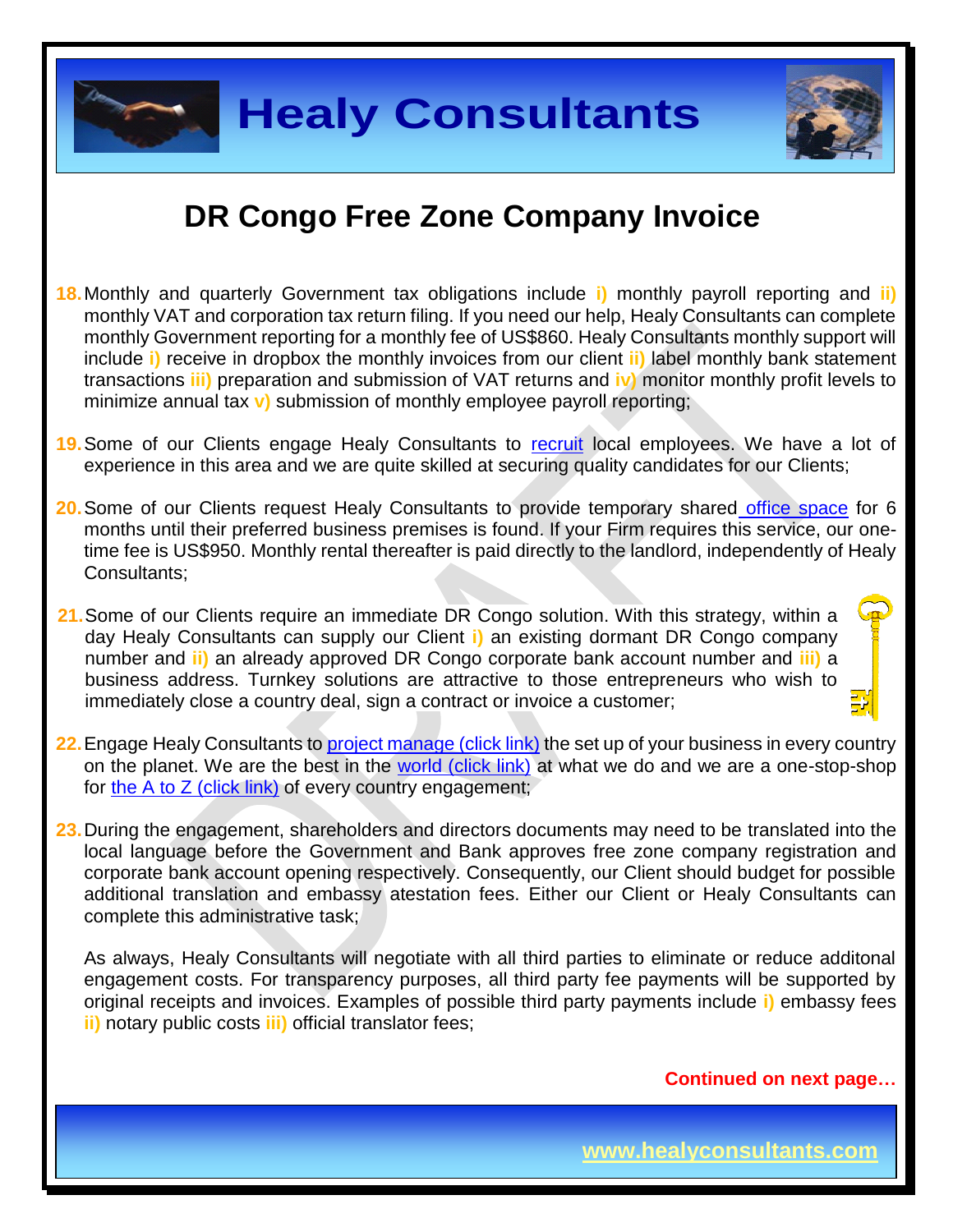



### **DR Congo Free Zone Company Invoice**

- **24.**To assist our Clients to minimize foreign exchange costs, we offer the payment in SG\$, Euro, Pounds or US\$. Kindly let me know in which currency your Firm prefers to settle our fees and I will send an updated invoice, thank you;
- 25. Engage Healy Consultants to *project manage (click link)* the set up of your business in every country on the planet. We are the best in the [world \(click link\)](http://www.healyconsultants.com/best-in-the-world/) at what we do and we are a one-stop-shop for the A to  $Z$  (click link) of every country engagement;
- 26. As stipulated on our **business website** and in section 3 of our engagement letter, Healy Consultants will only commence the engagement following **i)** settlement of our fees and **ii)** completion and signing of our legal engagement letter;
- **27.**Healy Consultants will only incorporate your free zone company after 75% of [due diligence](http://www.healyconsultants.com/due-diligence/)  [documentation](http://www.healyconsultants.com/due-diligence/) is received by email. Healy Consultants will only open a corporate bank account after 100% of the Client's original due diligence documentation is received by courier;
- **28.**To efficiently and effectively complete your engagement in a timely manner, we recommend your Firm transfers these funds to Healy Consultants' corporate bank account. Thereafter, our Incorporation and Banking Team will aggressively advance your engagement, providing your Firm daily feedback as to engagement status. I would be grateful if you email us the bank transfer advice slip to enable my Accounting Department to accurately and timely identify bank receipts;
- **29.**It is important our Clients are aware of their personal and corporate tax obligations in their country of residence and domicile and they will fulfill those obligations annually. Let us know if you need Healy Consultants help to clarify your local and international annual tax reporting obligations;
- **30.** Some of our Clients' prefer to pay Healy Consultants fees by [instalments \(click link\);](http://www.healyconsultants.com/payment-by-instalments/)

**Continued on next page…**